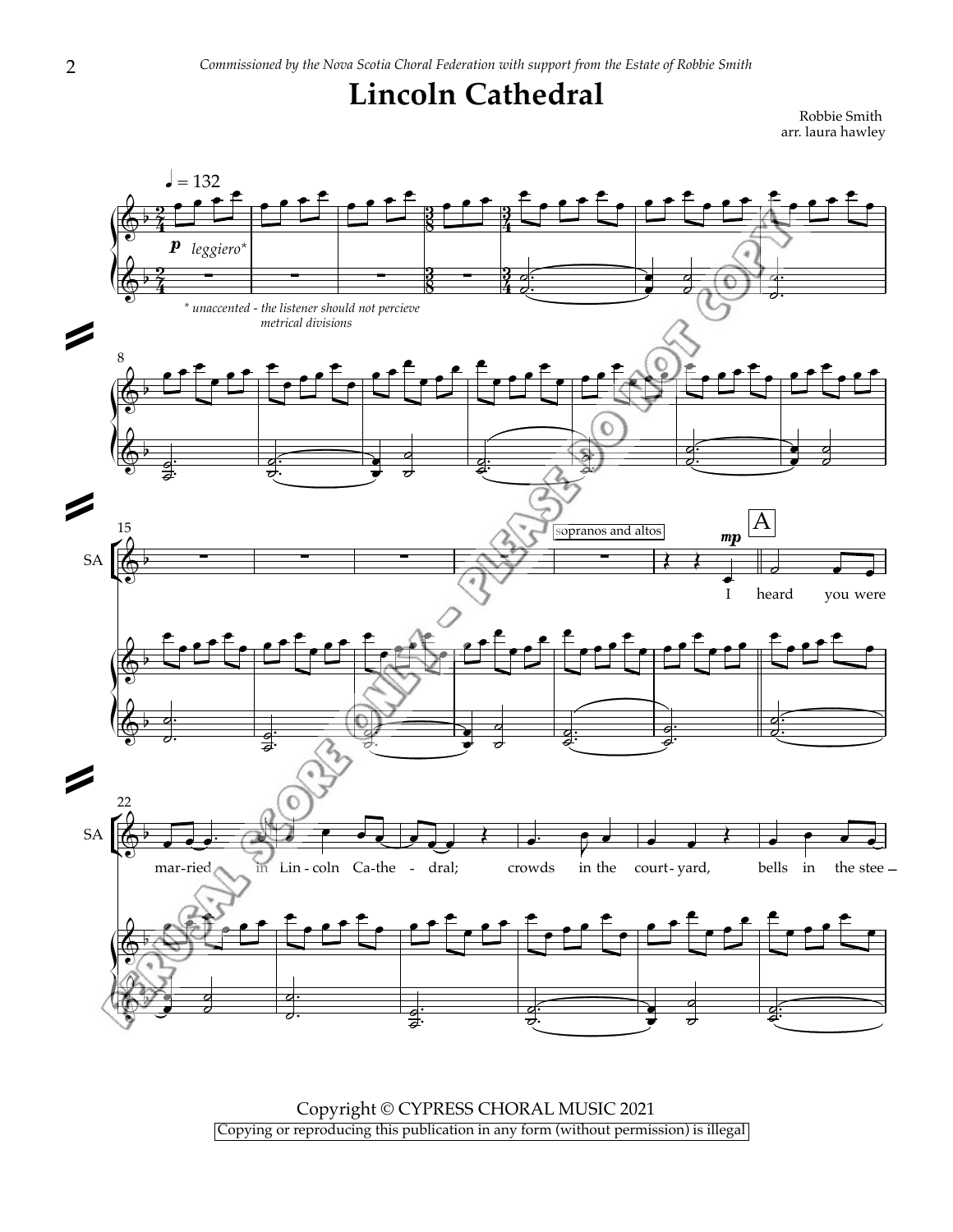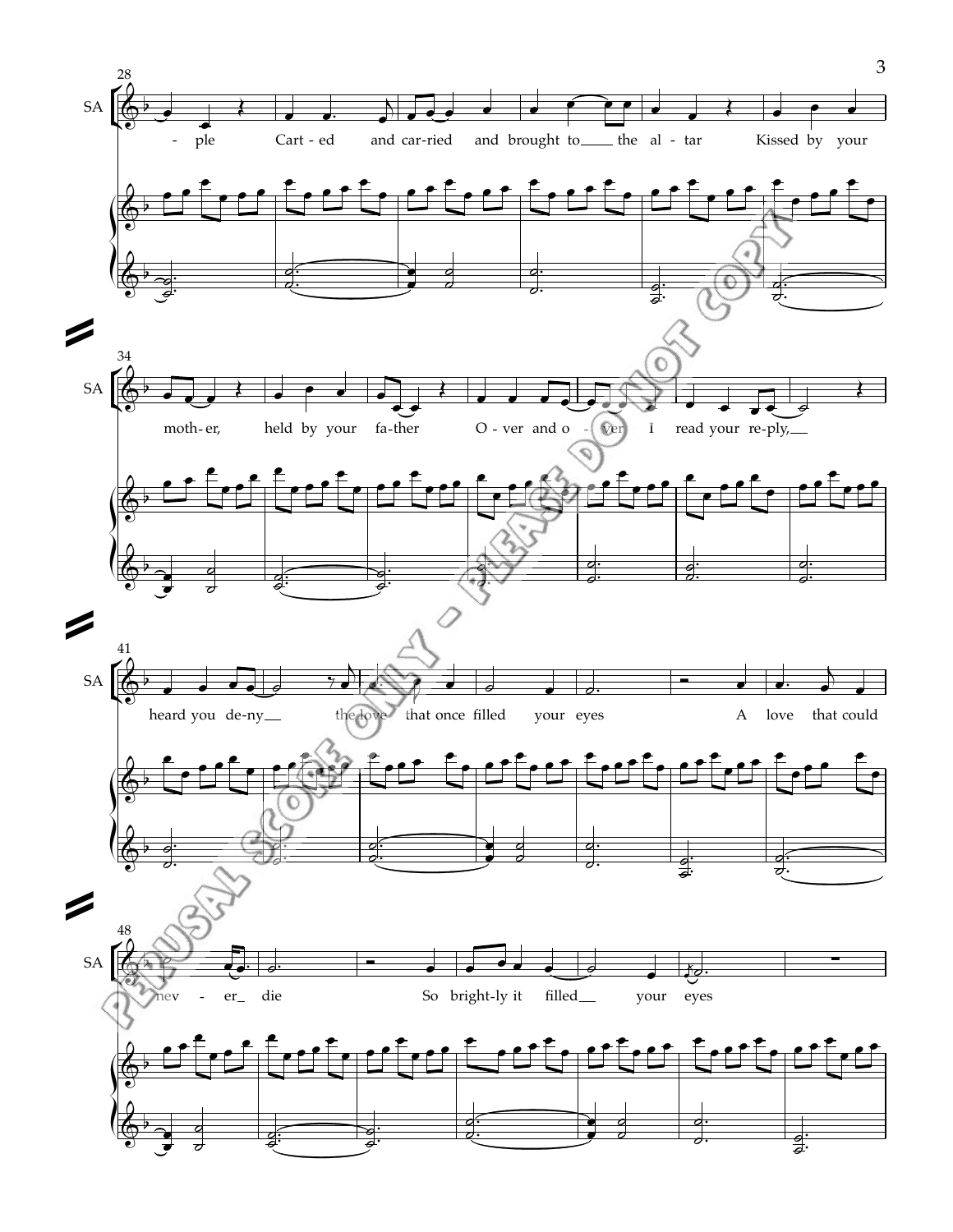

4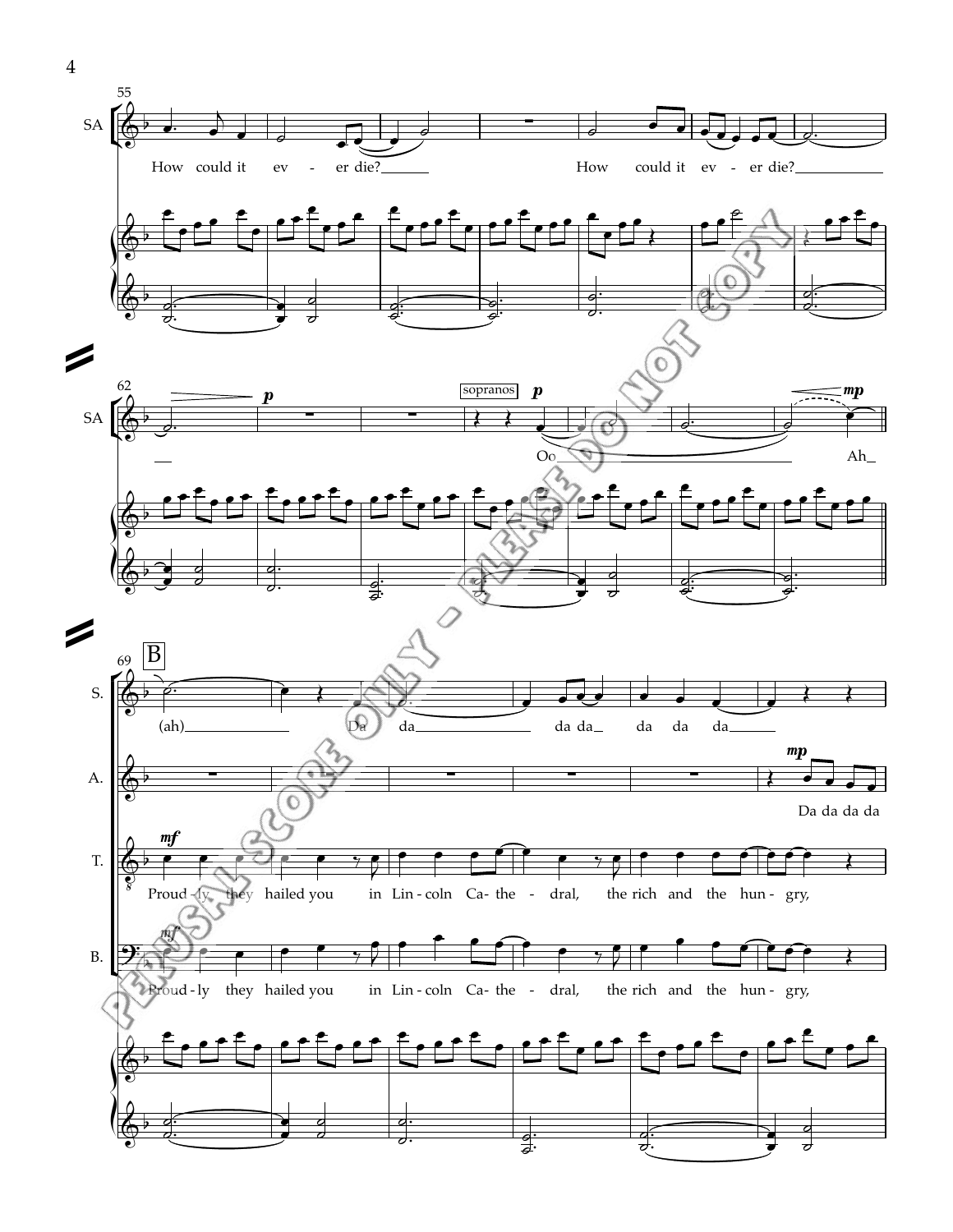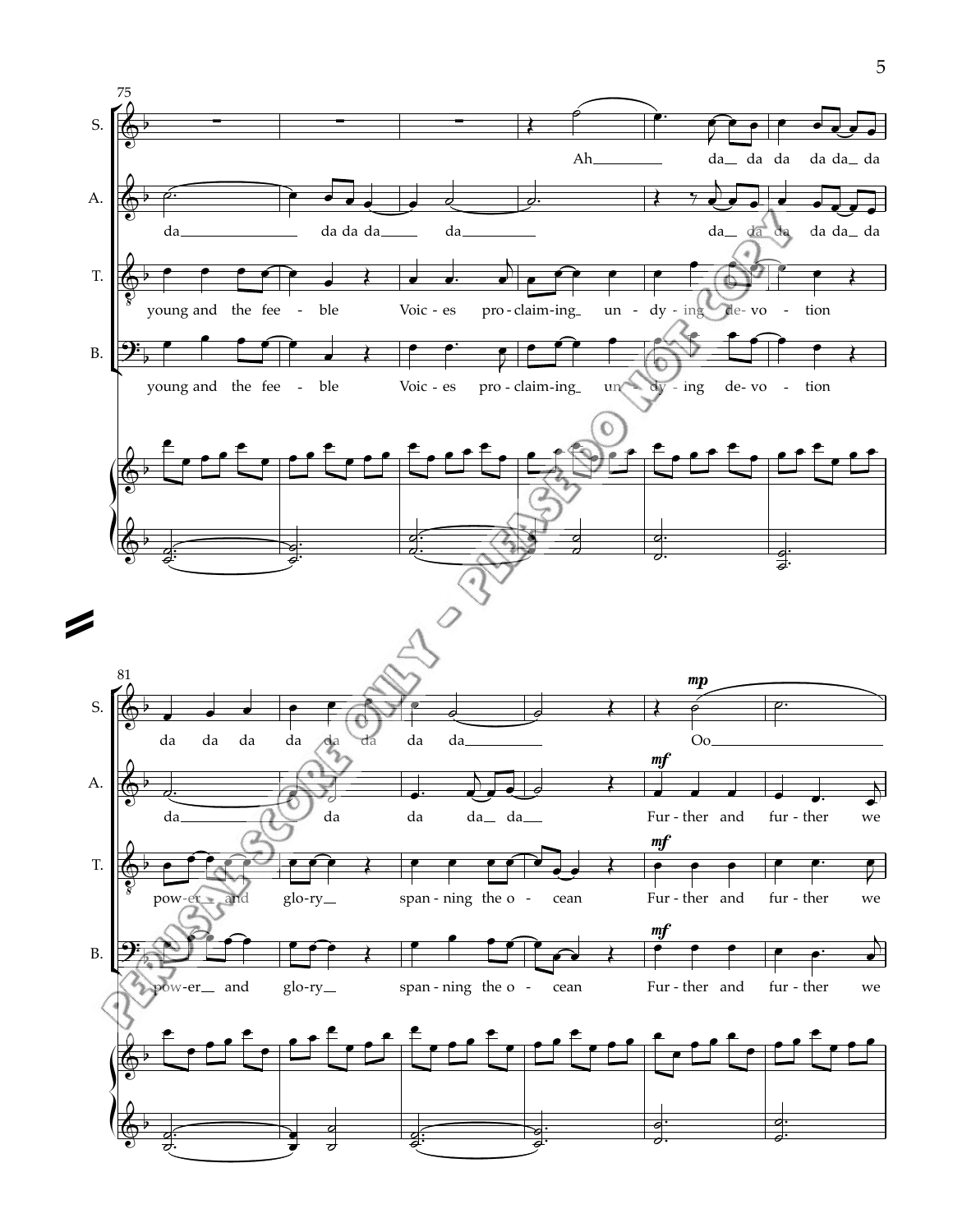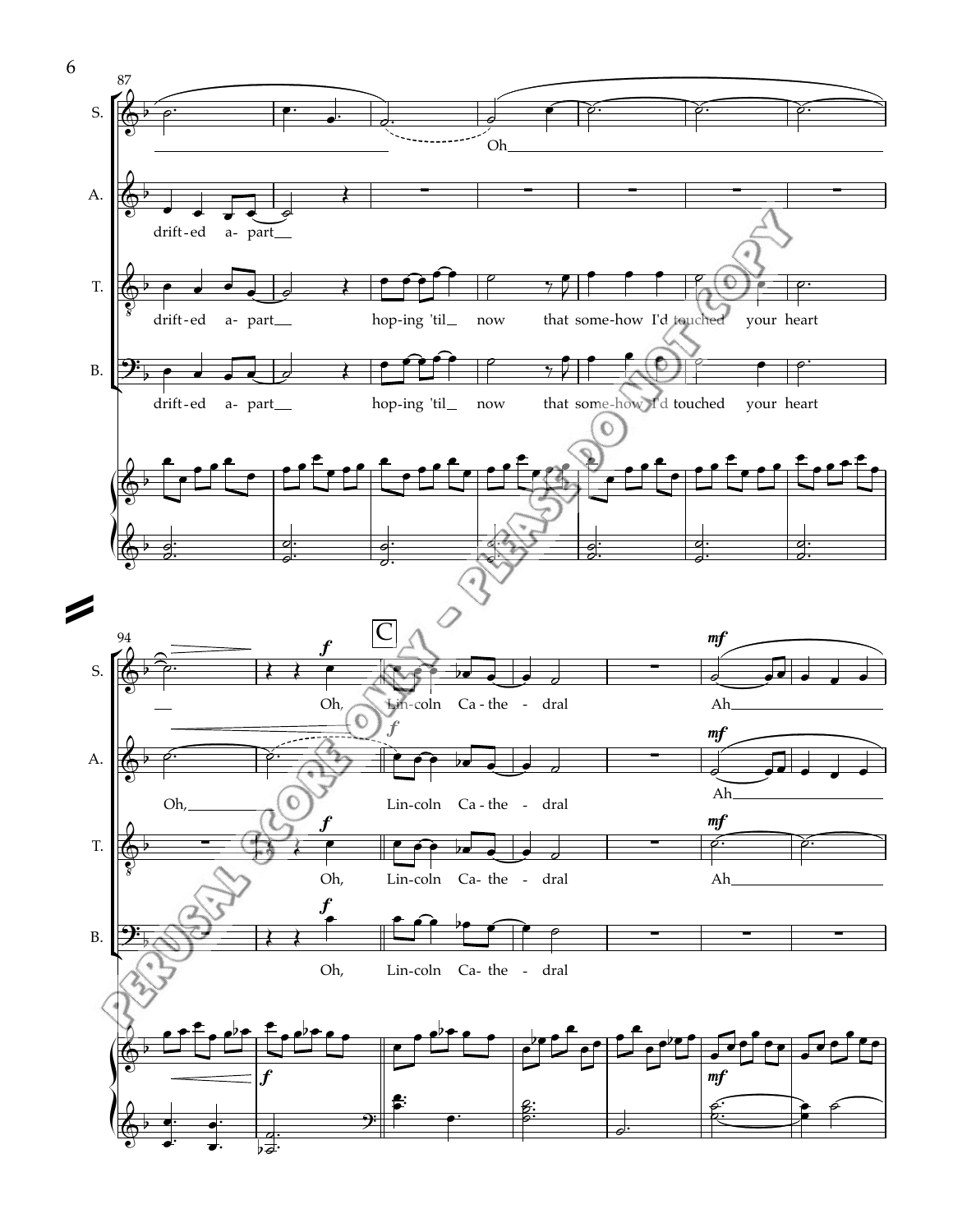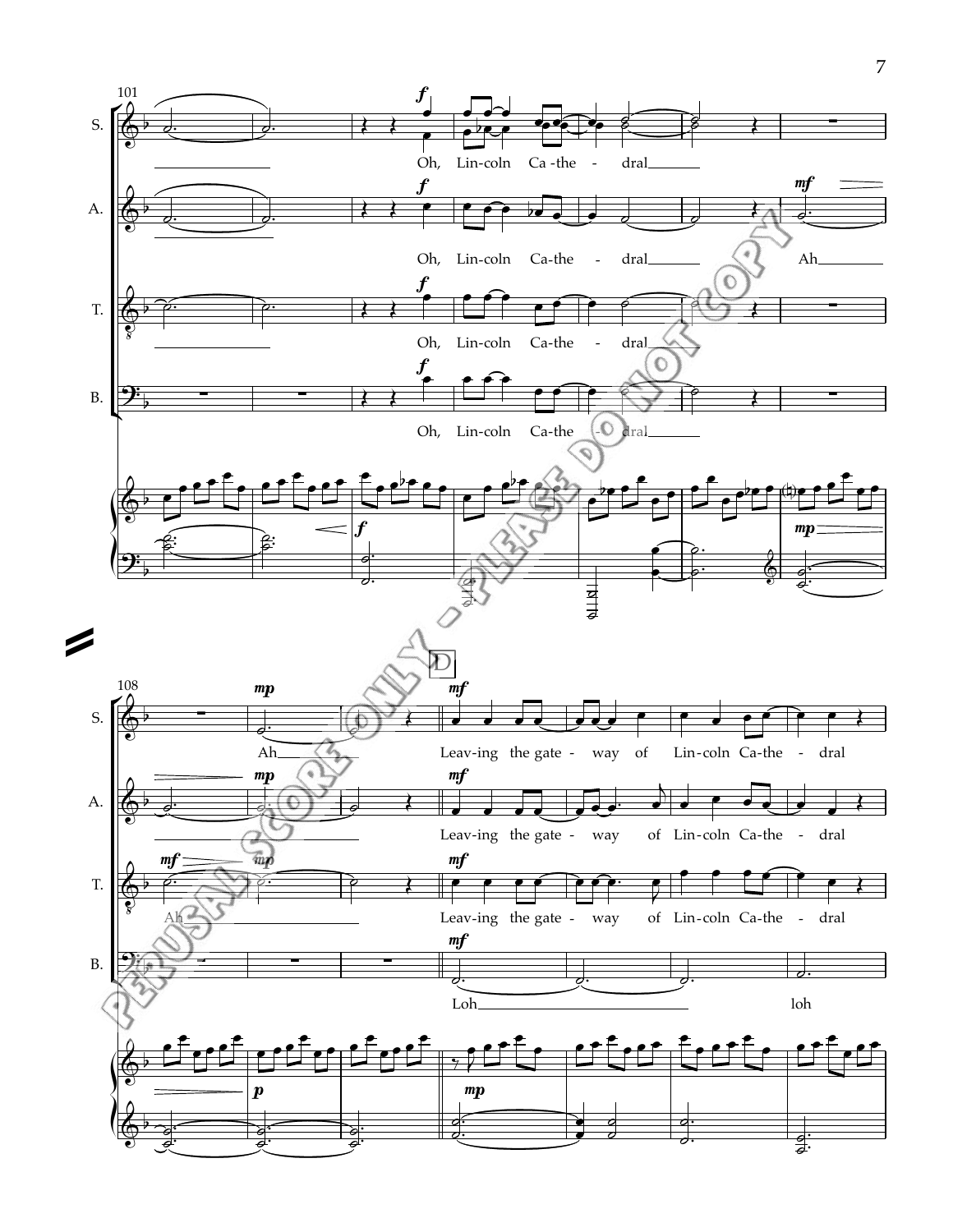

8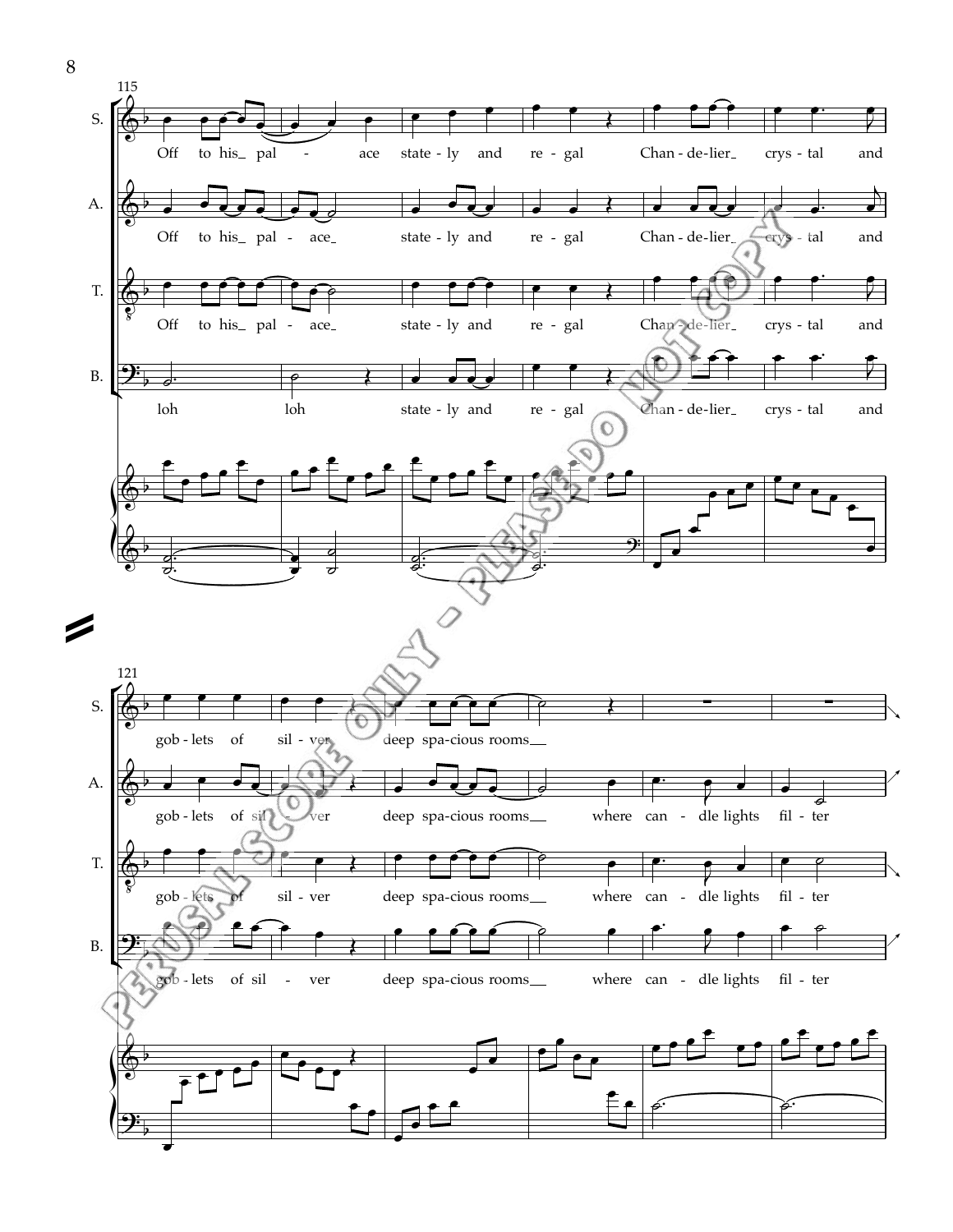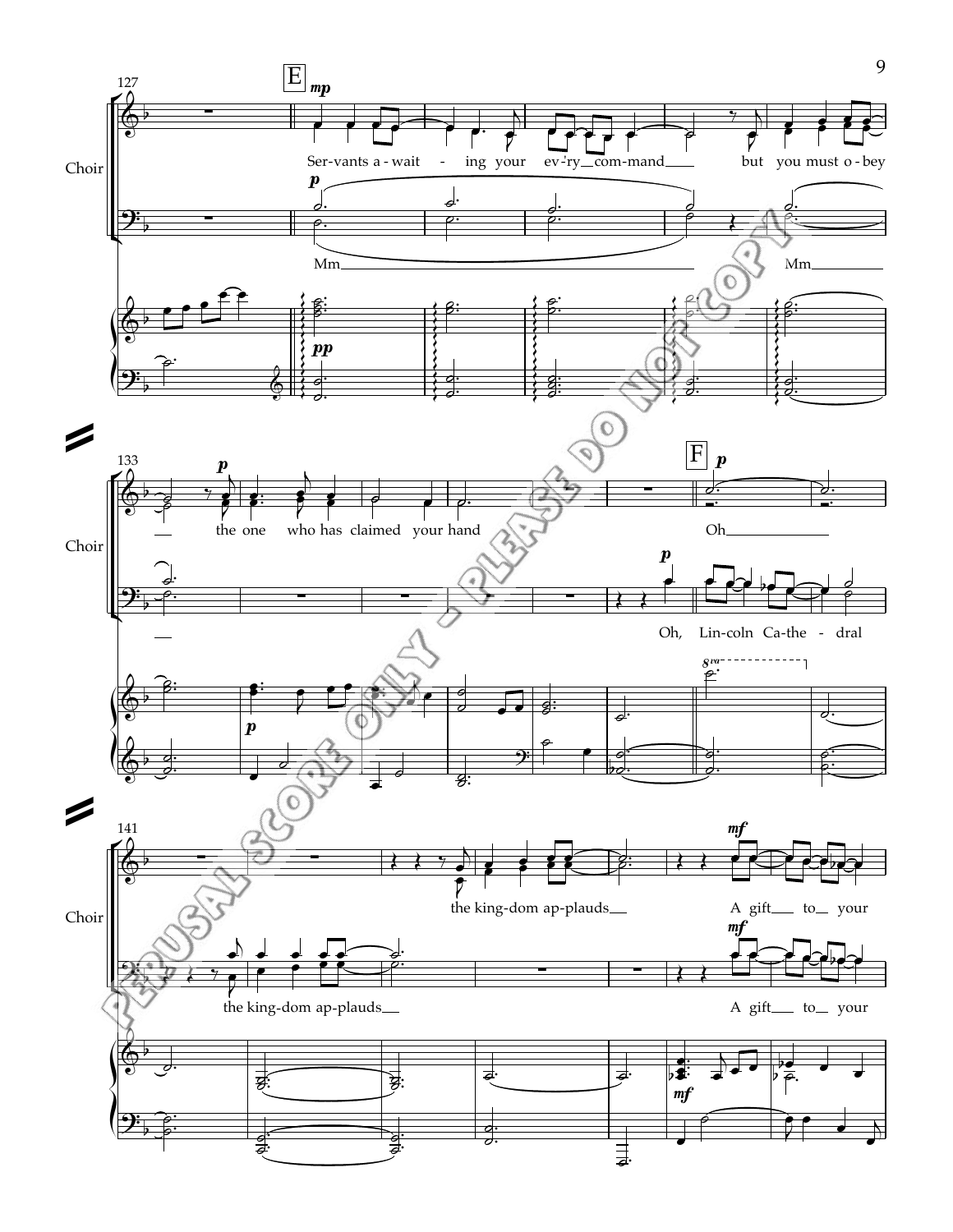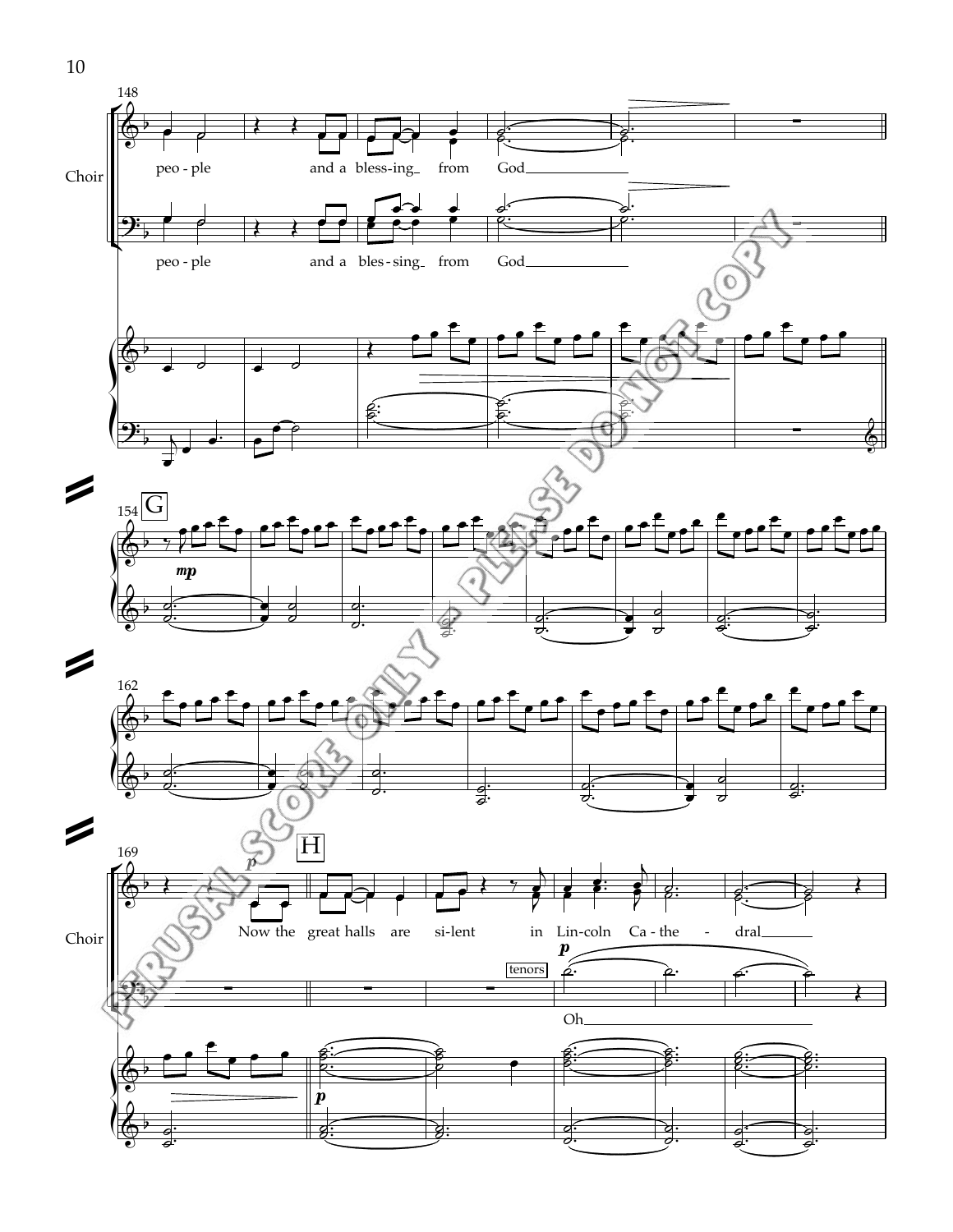